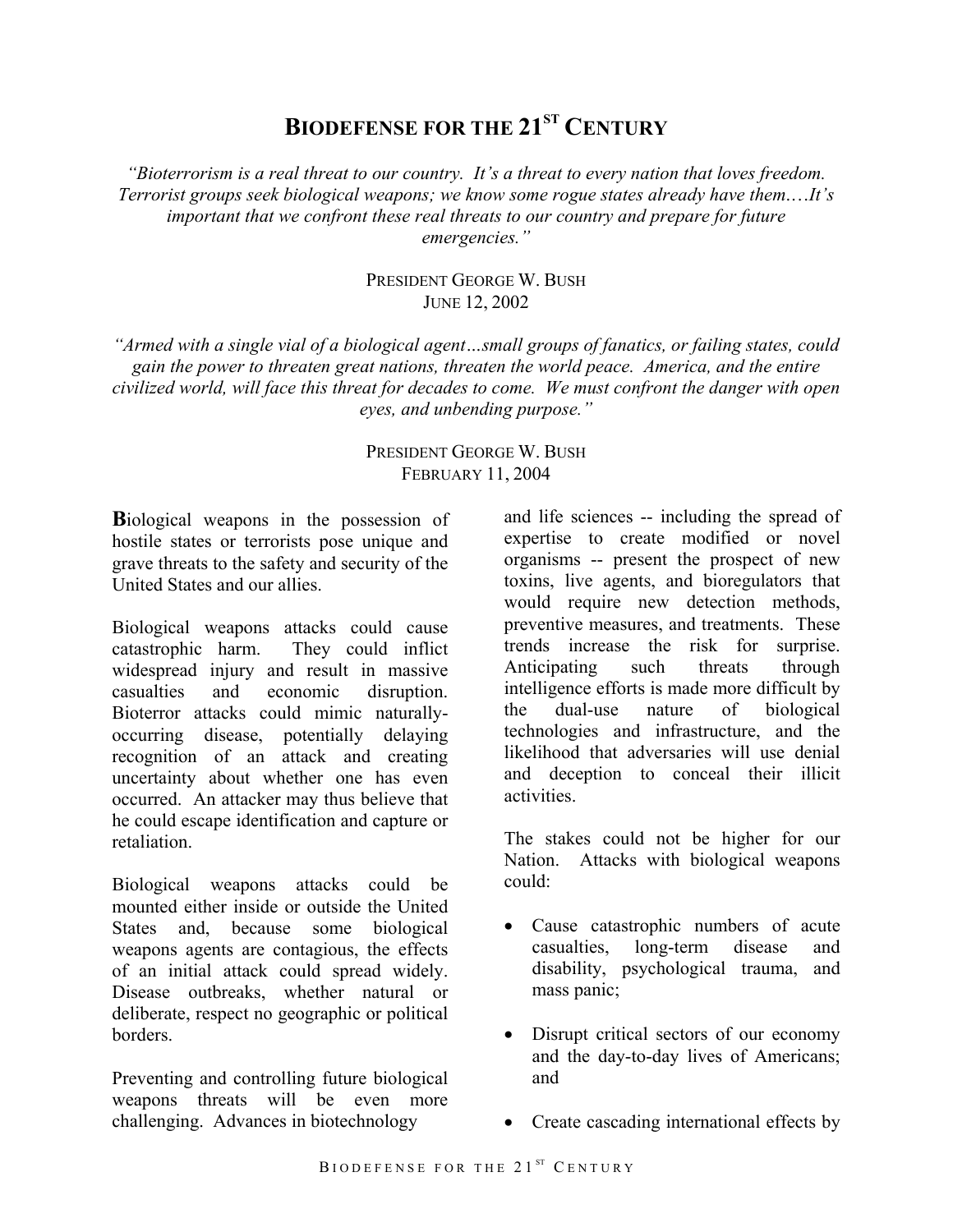disrupting and damaging international trade relationships, potentially globalizing the impacts of an attack on United States soil.

Fortunately, the United States possesses hours; formidable capabilities to mount credible biodefenses. We have mobilized our unrivaled biomedical research infrastructure and expanded our international research relationships. In addition, we have an established medical and public health infrastructure that is being revitalized and expanded. These capabilities provide a critical foundation on which to build improved and comprehensive biodefenses.

The United States has pursued aggressively a broad range of programs and capabilities to confront the biological weapons threat. These actions, taken together, represent an extraordinary level of effort by any measure. Among our significant accomplishments, we have:

- Expanded international efforts to keep dangerous biological materials out of the hands of terrorists;
- Launched the Proliferation Security Initiative to stem the trafficking in weapons of mass destruction (WMD), including biological weapons;
- Established the BioWatch program, a network of environmental sensors to detect biological weapons attacks against major cities in the United States;
- Initiated new programs to secure and defend our agriculture and food systems
- Increased funding for bioterrorism research within the Department of Health and Human Services by thirtyfold;
- Expanded the Strategic National Stockpile of medicines for treating victims of bioterror attacks, ensuring that the stockpile's "push packages" can be anywhere in the United States within 12
- Stockpiled enough smallpox vaccine for every American, and vaccinated over 450,000 members of the armed services;
- Launched and funded Project BioShield to speed the development and acquisition of new medical countermeasures against biological weapons;
- Provided Federal funds to improve the capacities of state and local health systems to detect, diagnose, prevent, and respond to biological weapons attacks; and
- Worked with the international community to strengthen global, regional and national programs to prevent, detect, and respond to biological weapons attacks.

Building on these accomplishments, we conducted a comprehensive evaluation of our biological defense capabilities to identify future priorities and actions to support them. The results of that study provide a blueprint for our future biodefense program, Biodefense for the  $21<sup>st</sup>$  Century, that fully integrates the sustained efforts of the national and homeland security, medical, public health, intelligence, diplomatic, and law enforcement communities.

against biological contamination; Specific direction to departments and agencies to carry out this biodefense program is contained in a classified version of this directive.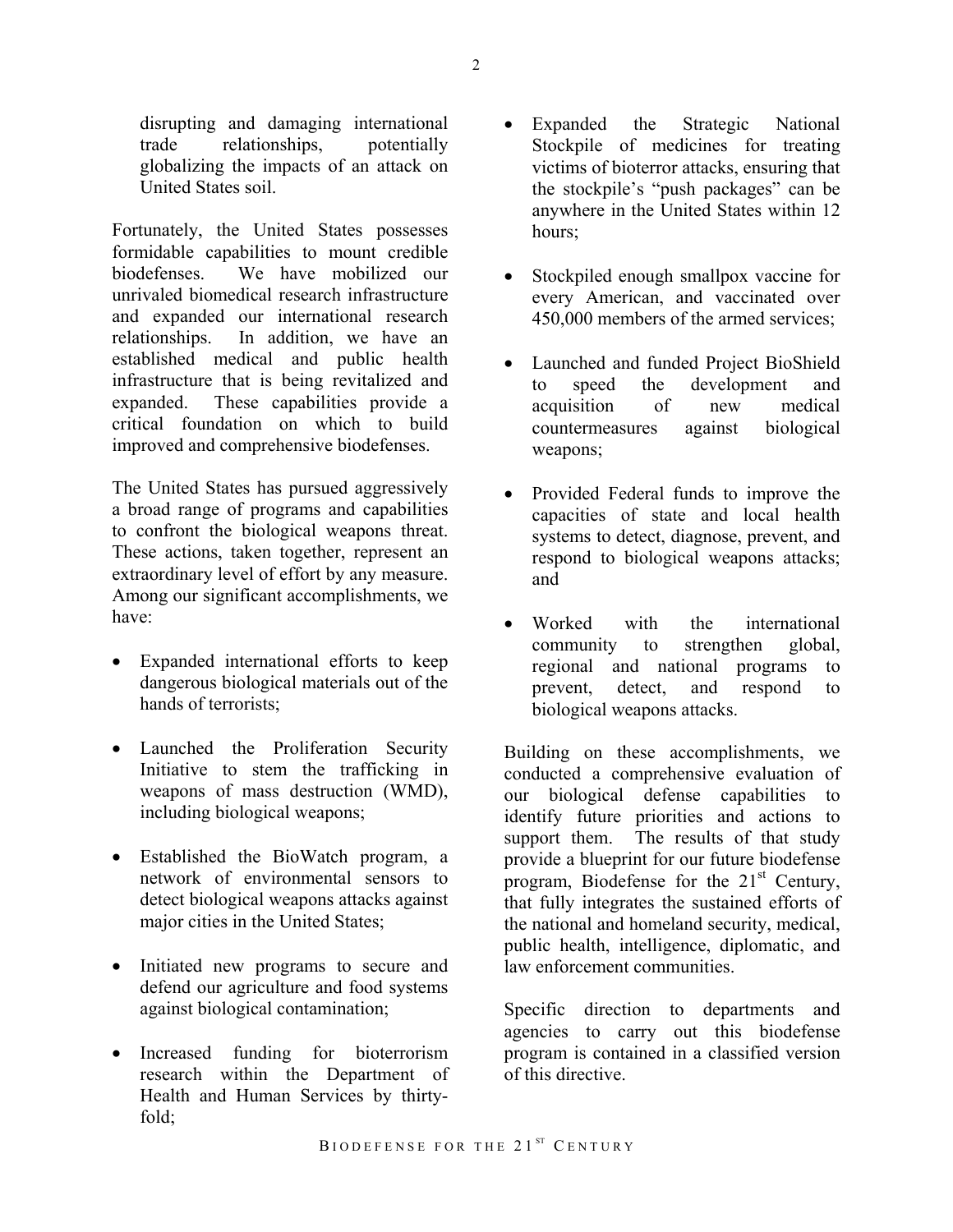# **BIODEFENSE FOR THE 21ST CENTURY**

The United States will continue to use all means necessary to prevent, protect against, and mitigate biological weapons attacks perpetrated against our homeland and our global interests. Defending against biological weapons attacks requires us to further sharpen our policy, coordination, and planning to integrate the biodefense capabilities that reside at the Federal, state, local, and private sector levels. We must further strengthen the strong international dimension to our efforts, which seeks close international cooperation and coordination with friends and allies to maximize our capabilities for mutual defense against biological weapons threats.

While the public health philosophy of the  $20<sup>th</sup>$  Century –– emphasizing prevention –– is ideal for addressing natural disease outbreaks, it is not sufficient to confront  $21<sup>st</sup>$ Century threats where adversaries may use biological weapons agents as part of a longterm campaign of aggression and terror. Health care providers and public health officers are among our first lines of defense. Therefore, we are building on the progress of the past three years to further improve the preparedness of our public health and medical systems to address current and future BW threats and to respond with greater speed and flexibility to multiple or repetitive attacks.

Private, local, and state capabilities are being augmented by and coordinated with Federal assets, to provide layered defenses against biological weapons attacks. These improvements will complement and enhance our defense against emerging or reemerging natural infectious diseases.

The traditional approach toward protecting agriculture, food, and water –- focusing on the natural or unintentional introduction of a disease -- also is being greatly strengthened by focused efforts to address current and anticipated future biological weapons threats that may be deliberate, multiple, and repetitive.

Finally, we are continuing to adapt United States military forces to meet the biological weapons challenge. We have long recognized that adversaries may seek biological weapons to overcome our conventional strength and to deter us from responding to aggression. A demonstrated military capability to defend against biological weapons and other WMD strengthens our forward military presence in regions vital to United States security, promotes deterrence, and provides reassurance to critical friends and allies. The Department of Defense will continue to ensure that United States military forces can operate effectively in the face of biological weapons attacks, and that our troops and our critical domestic and overseas installations are effectively protected against such threats.

# **PILLARS OF OUR BIODEFENSE PROGRAM**

The essential pillars of our national biodefense program are: Threat Awareness, Prevention and Protection, Surveillance and Detection, and Response and Recovery.

Successful implementation of our program requires optimizing critical cross-cutting functions such as: information management and communications; research development and acquisition; creation and maintenance of needed biodefense infrastructure, including the human capital to support it; public preparedness; and strengthened bilateral, multilateral, and international cooperation.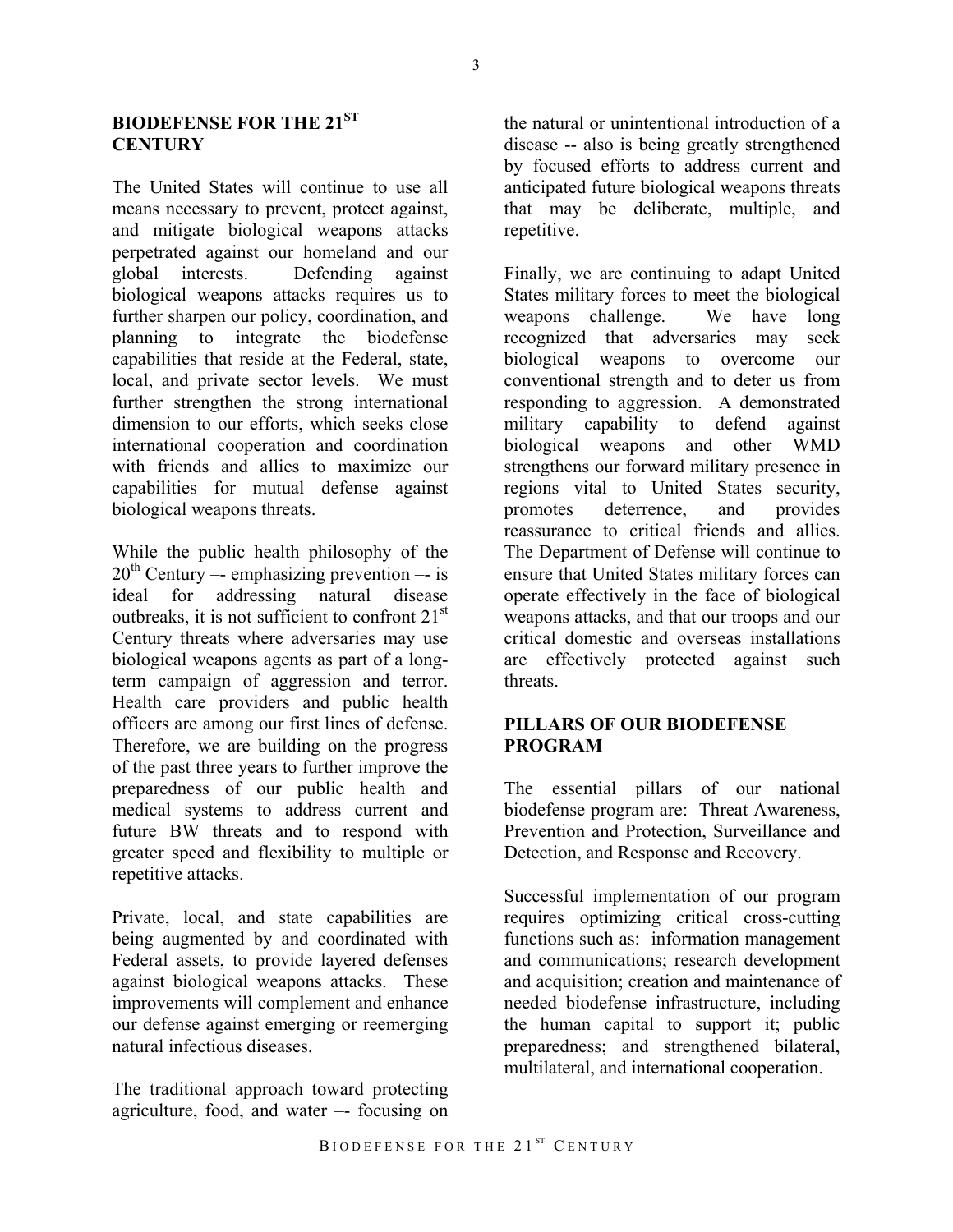National biodefense preparedness and response requires the involvement of a wide range of Federal departments and agencies. The Secretary of Homeland Security is the principal Federal official for domestic incident management and is responsible for coordinating domestic Federal operations to prepare for, respond to, and recover from biological weapons attacks. The Secretary of Homeland Security coordinates, as appropriate, with the heads of other Federal departments and agencies, to effectively accomplish this mission.

The Secretary of State is the principal Federal officer responsible for international terrorist incidents that take place outside the U.S. territory, including United States support for foreign consequence management and coordinates, as appropriate, with heads of other Federal departments and agencies, to effectively accomplish this mission. When requested by the Secretary of State, and approved by the Secretary of Defense, the Department of Defense will support United States foreign consequence management operations, as appropriate.

The following sections describe our aims and objectives for further progress under each of the pillars of our national biodefense program, as well as highlight key roles played by Federal departments and agencies.

## **Threat Awareness**

## Biological Warfare Related Intelligence

Timely, accurate, and relevant intelligence enables all aspects of our national biodefense program. Despite the inherent challenges of identifying and characterizing biological weapons programs and anticipating biological attacks, we are improving the Intelligence Community's ability to collect, analyze, and disseminate

intelligence. We are increasing the resources dedicated to these missions and adopting more aggressive approaches for accomplishing them. Among our many initiatives, we are continuing to develop more forward-looking analyses, to include Red Teaming efforts, to understand new scientific trends that may be exploited by our adversaries to develop biological weapons and to help position intelligence collectors ahead of the problem.

## Assessments

Another critical element of our biodefense policy is the development of periodic assessments of the evolving biological weapons threat. First, the United States requires a continuous, formal process for conducting routine capabilities assessments to guide prioritization of our on-going investments in biodefense-related research, development, planning, and preparedness. These assessments will be tailored to meet the requirements in each of these areas. Second, the United States requires a periodic senior-level policy net assessment that evaluates progress in implementing this policy, identifies continuing gaps or vulnerabilities in our biodefense posture, and makes recommendations for rebalancing and refining investments among the pillars of our overall biodefense policy. The Department of Homeland Security, in coordination with other appropriate Federal departments and agencies, will be responsible for conducting these assessments.

# Anticipation of Future Threats

The proliferation of biological materials, technologies, and expertise increases the potential for adversaries to design a pathogen to evade our existing medical and non-medical countermeasures. To address this challenge, we are taking advantage of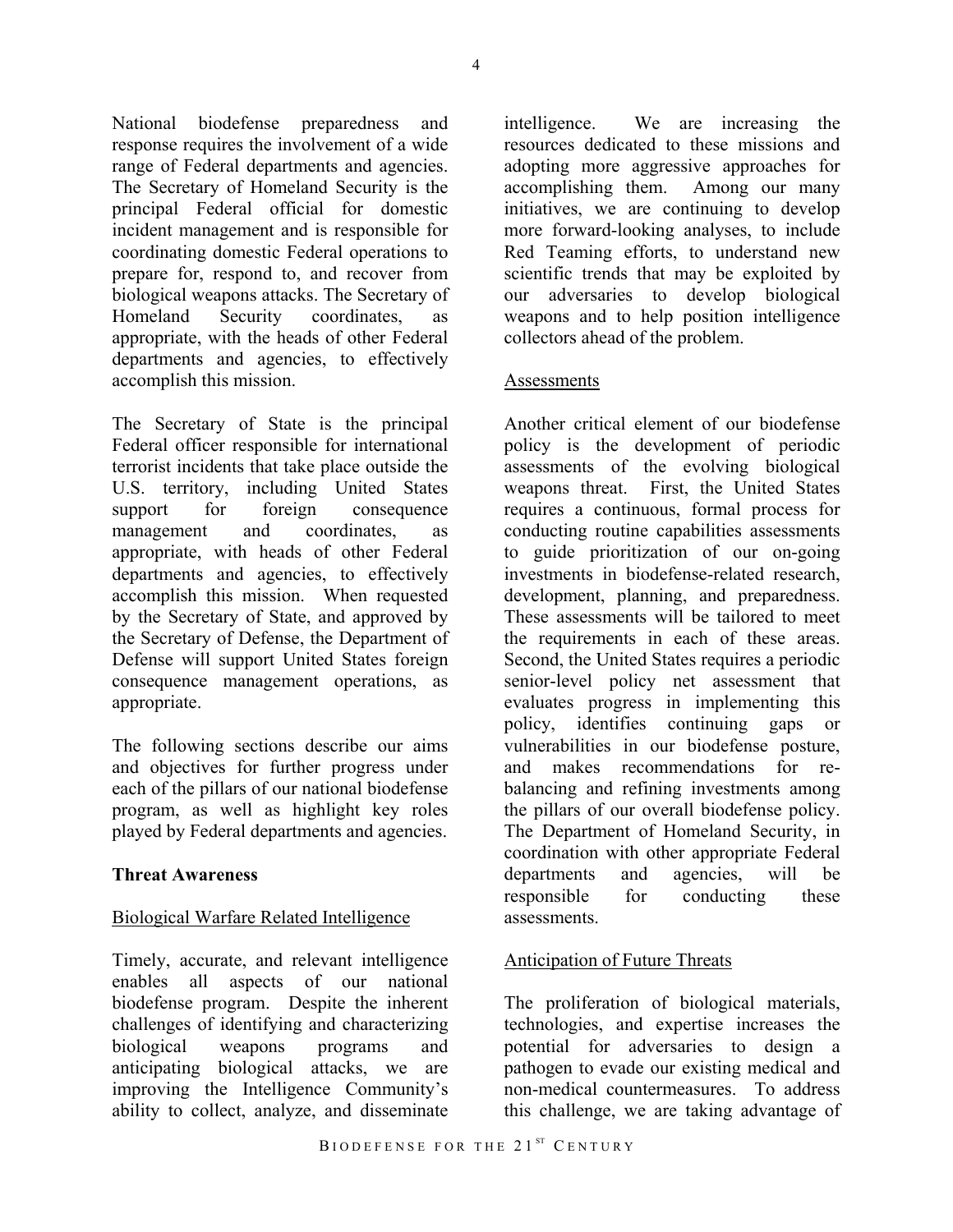these same technologies to ensure that we can anticipate and prepare for the emergence of this threat. We are building the flexibility and speed to characterize such agents, assess existing defenses, and rapidly develop safe and effective countermeasures. In addition, we must guard against the spread of potentially infectious agents from beyond our borders. We are strengthening the ability of our medical, public health, agricultural, defense, law enforcement, diplomatic, environmental, and transportation infrastructures to recognize and confront such threats and to contain their impact. The Department of Health and Human Services, in coordination with other appropriate Federal departments and agencies, is working to ensure an integrated and focused national effort to anticipate and respond to emerging biological weapons threats.

## **Prevention and Protection**

#### Proactive Prevention

Preventing biological weapons attacks is by far the most cost-effective approach to biodefense. Prevention requires the continuation and expansion of current multilateral initiatives to limit the access of agents, technology, and know-how to countries, groups, or individuals seeking to develop, produce, and use these agents.

To address this challenge, we are further enhancing diplomacy, arms control, law enforcement, multilateral export controls, and threat reduction assistance that impede adversaries seeking biological weapons capabilities. Federal departments and agencies with existing authorities will continue to expand threat reduction assistance programs aimed at preventing the proliferation of biological weapons expertise. We will continue to build international coalitions to support these

efforts, encouraging increased political and financial support for nonproliferation and threat reduction programs. We will also continue to expand efforts to control access and use of pathogens to strengthen security and prevention.

The *National Strategy to Combat Weapons of Mass Destruction*, released in December 2002, places special emphasis on the need for proactive steps to confront WMD threats. Consistent with this approach, we have improved and will further improve our ability to detect and destroy an adversary's biological weapons assets before they can be used. We are also further expanding existing capabilities to interdict enabling technologies and materials, including through the Proliferation Security Initiative. Additionally, we are working to improve supporting intelligence capabilities to provide timely and accurate information to support proactive prevention.

Responsibilities for proactive prevention are wide-ranging, with the Department of State, Department of Defense, Department of Justice, and the Intelligence Community playing critical roles in our overall government-wide effort.

## Critical Infrastructure Protection

Protecting our critical infrastructure from the effects of biological weapons attacks is a priority. A biological weapons attack might deny us access to essential facilities and response capabilities. Therefore, we are working to improve the survivability and ensure the continuity and restoration of operations of critical infrastructure sectors following biological weapons attacks. Assessing the vulnerability of this infrastructure, particularly the medical, public health, food, water, energy, agricultural, and transportation sectors, is the focus of current efforts. The Department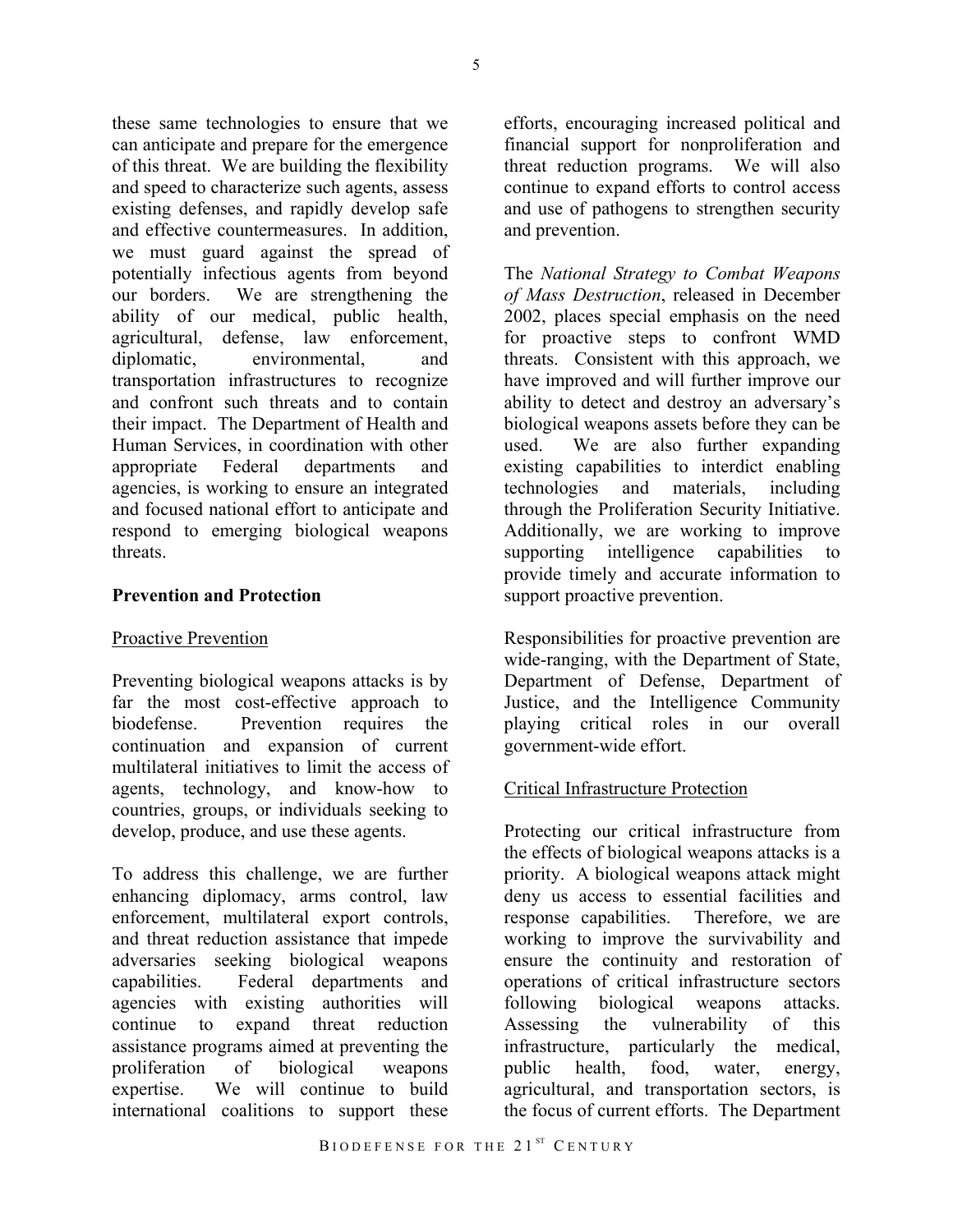of Homeland Security, in coordination with other appropriate Federal departments and agencies, leads these efforts, which include developing and deploying biodetection technologies and decontamination methodologies.

## **Surveillance and Detection**

## Attack Warning

Early warning, detection, or recognition of biological weapons attacks to permit a timely response to mitigate their consequences is an essential component of biodefense. Through the President's recently proposed biosurveillance initiative, the United States is working to develop an integrated and comprehensive attack warning system to rapidly recognize and characterize the dispersal of biological agents in human and animal populations, food, water, agriculture, and the environment. Creating a national bioawareness system will permit the recognition of a biological attack at the earliest possible moment and permit initiation of a robust response to prevent unnecessary loss of life, economic losses, and social disruption. Such a system will be built upon and reinforce existing Federal, state, local, and international surveillance systems. The Department of Homeland Security, in coordination with other appropriate Federal departments and agencies, integrates these efforts.

## Attribution

Deterrence is the historical cornerstone of our defense, and attribution -- the identification of the perpetrator as well as method of attack –- forms the foundation upon which deterrence rests. Biological weapons, however, lend themselves to covert or clandestine attacks that could permit the perpetrator to remain anonymous.

We are enhancing our deterrence posture by improving attribution capabilities. We are improving our capability to perform technical forensic analysis and to assimilate all-source information to enable attribution assessments. We have created and designated the National Bioforensic Analysis Center of the National Biodefense Analysis and Countermeasure Center, under the Department of Homeland Security, as the lead Federal facility to conduct and facilitate the technical forensic analysis and interpretation of materials recovered following a biological attack in support of the appropriate lead Federal agency.

## **Response and Recovery**

Once a biological weapons attack is detected, the speed and coordination of the Federal, state, local, private sector, and international response will be critical in mitigating the lethal, medical, psychological, and economic consequences of such attacks. Responses to biological weapons attacks depend on pre-attack planning and preparedness, capabilities to treat casualties, risk communications, physical control measures, medical countermeasures, and decontamination capabilities.

# Response Planning

A biological response annex is being drafted as part of our National Response Plan (NRP). We are catalyzing the development of state and local plans that are consistent with the NRP and ensure a seamless coordinated effort. Capabilities required for response and mitigation against biological attacks will be based on interagency-agreed scenarios that are derived from plausible threat assessments. These plans will be regularly tested as part of Federal, state, local, and international exercises. The Department of Homeland Security, in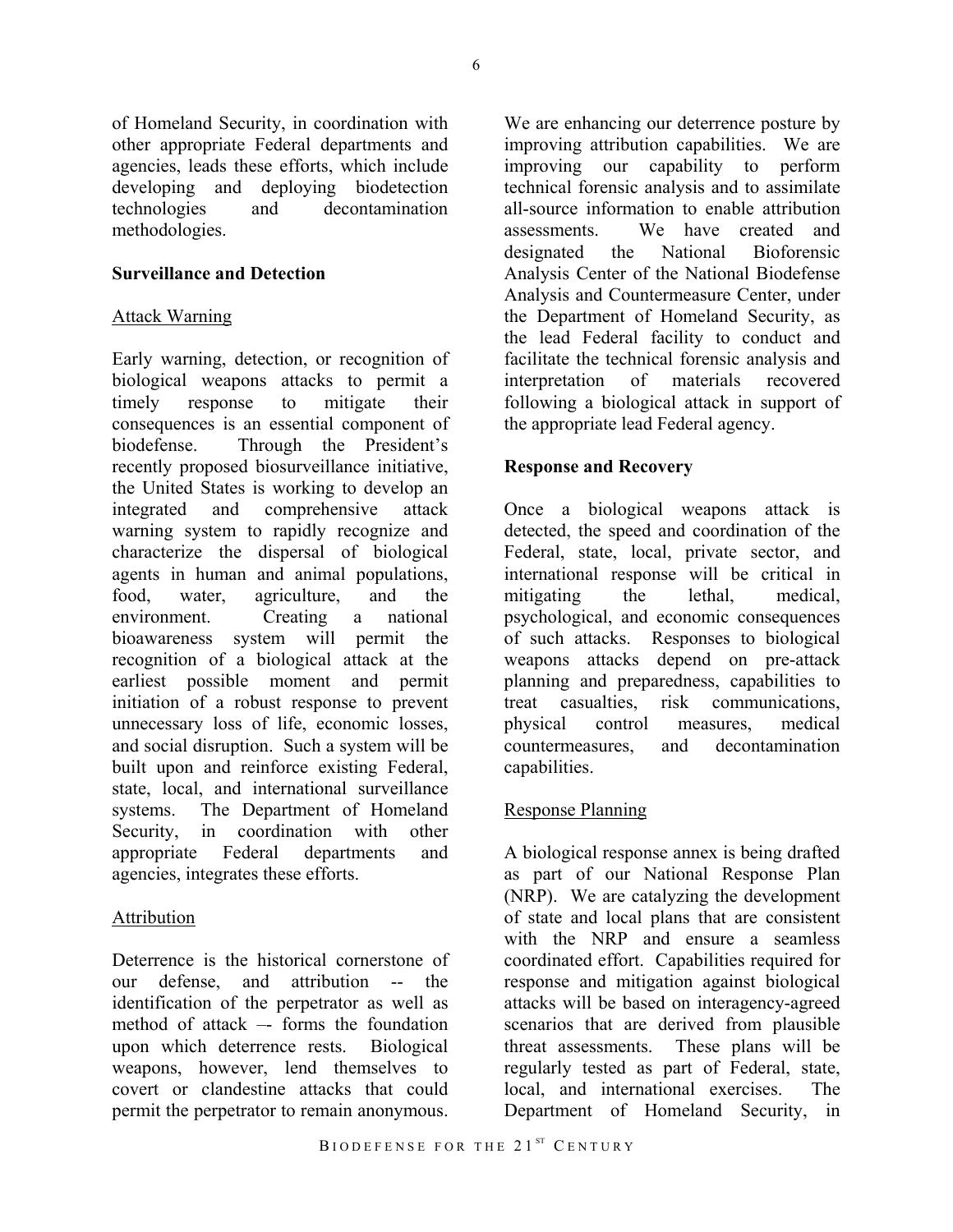coordination with other appropriate Federal departments and agencies, is developing comprehensive plans that provide for seamless, coordinated Federal, state, local, and international responses to a biological attack.

## Mass Casualty Care

Following a biological weapons attack, all necessary means must be rapidly brought to bear to prevent loss of life, illness, psychological trauma, and to contain the spread of potentially contagious diseases. Provision of timely preventive treatments such as antibiotics or vaccines saves lives, protects scarce medical capabilities, preserves social order, and is cost effective.

The Administration is working closely with state and local public health officials to strengthen plans to swiftly distribute needed medical countermeasures. Moreover, we are working to expand and, where needed, create new Federal, state, and local medical and public health capabilities for all-hazard mass casualty care.

The Department of Health and Human Services, in coordination with other appropriate Federal departments and agencies, is the principal Federal agency responsible for coordinating all Federallevel assets activated to support and augment the state and local medical and public health response to mass casualty events. For those mass casualty incidents that require parallel deployment of Federal assets in other functional areas such as transportation or law enforcement, the Department of Homeland Security will coordinate the overall Federal response in accordance with its statutory authorities for domestic incident management. Under certain circumstances, the Department of Veterans Affairs and the Department of Defense, given their specialized expertise

and experience, may be called upon to play important supporting roles in mass casualty care.

## Risk Communication

A critical adjunct capability to mass casualty care is effective risk communication. Timely communications with the general public and the medical and public health communities can significantly influence the success of response efforts, including healthand life-sustaining interventions. Efforts will be made to develop communication strategies, plans, products, and channels to reach all segments of our society, including those with physical or language limitations. These efforts will ensure timely domestic and international dissemination of information that educates and reassures the general public and relevant professional sectors before, during, and after an attack or other public health emergency.

The Department of Homeland Security, in coordination with other appropriate Federal departments and agencies, is developing comprehensive coordinated risk communication strategies to facilitate emergency preparedness for biological weapons attacks. This includes travel and citizen advisories, international coordination and communication, and response and recovery communications in the event of a large-scale biological attack.

# Medical Countermeasure Development

Development and deployment of safe, effective medical countermeasures against biological weapons agents of concern remains an urgent priority. The National Institutes of Health (NIH), under the direction of the Department of Health and Human Services, is working with the Department of Homeland Security, the Department of Defense, and other agencies